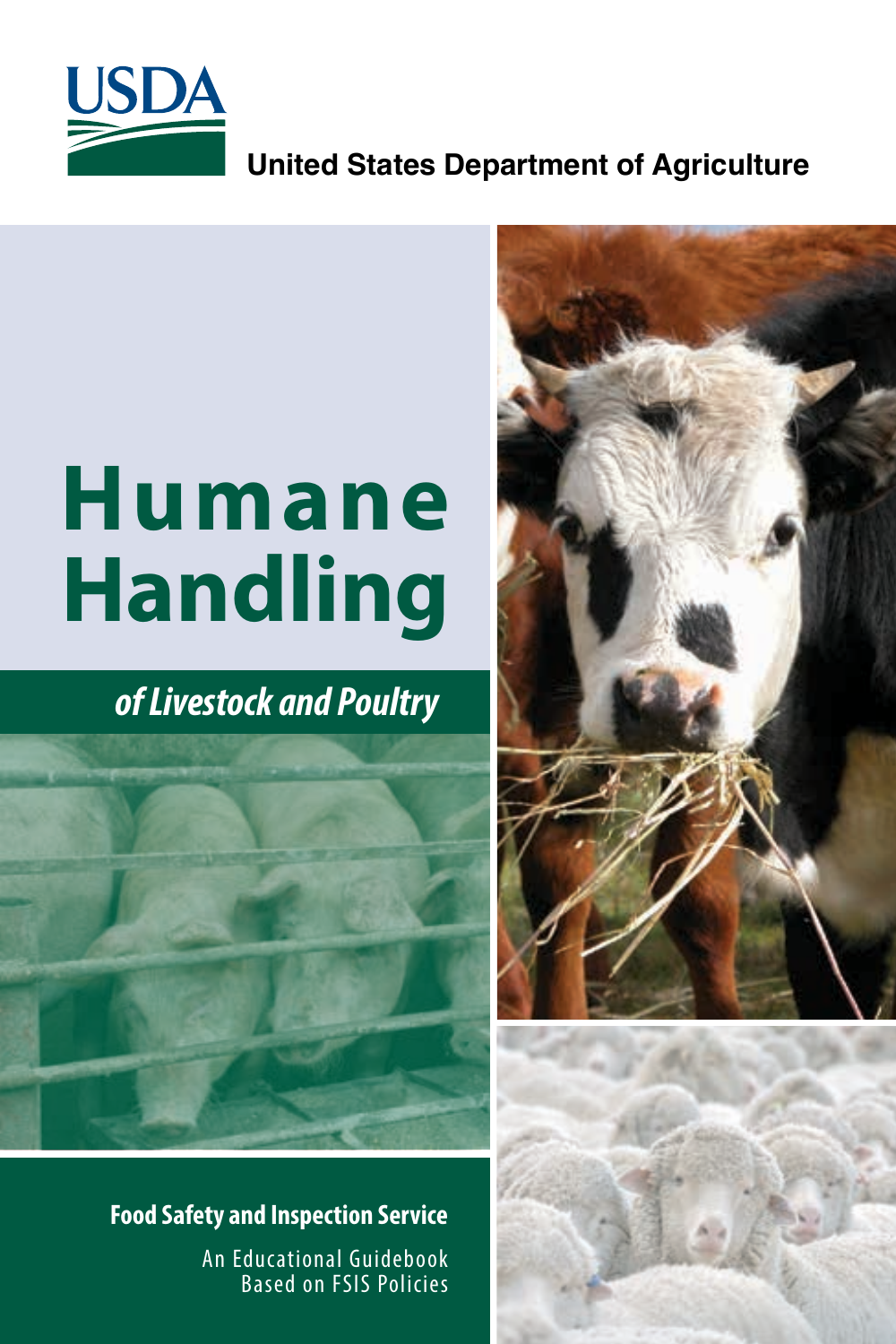



### **Introduction**

This booklet is an easy-to-read guide reviewing regulatory requirements for humane handling of livestock. This guide also reviews FSIS policies on good manufacturing processes for poultry. Proper training and supervision will do a lot to ensure humane handling at your establishment. Following the principles in this guidebook will help you improve humane handling practices in order to better comply with the Federal Humane Methods of Slaughter Act. The content of this guidebook is based on FSIS statutes, regulations, and policies concerning humane handling.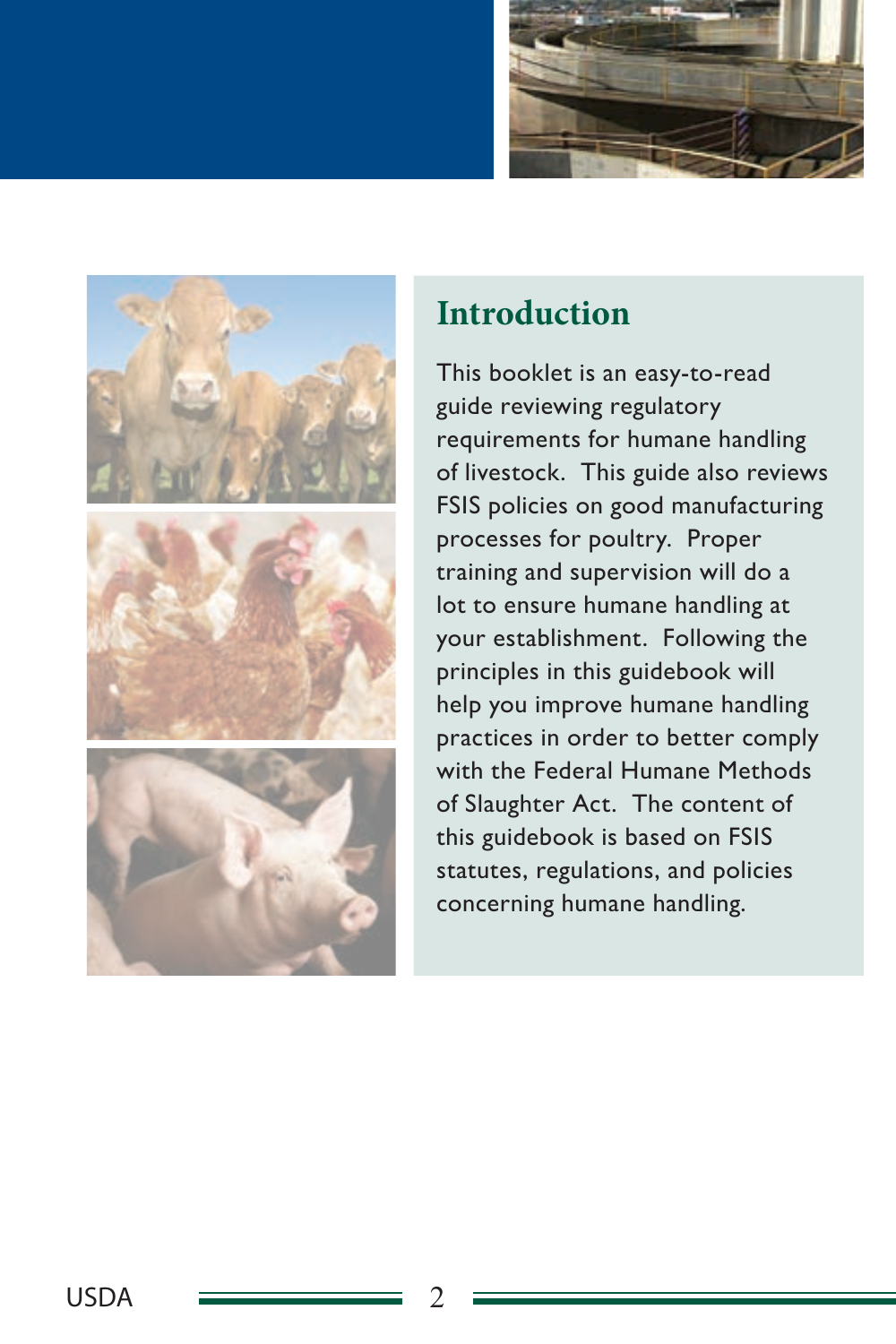### **Background:**

#### **Humane Methods of Slaughter Act**

All FSIS inspected livestock slaughter establishments are required to meet the requirements of the Humane Methods of Slaughter Act. Inspectors from the United States Department of Agriculture (USDA), Food Safety and Inspection Service (FSIS) are responsible for verifying that livestock establishments are complying with the Act. FSIS will respect the ritual requirements of religion.

The following are some examples of types of observations FSIS inspectors make to ensure that the Humane Methods of Slaughter Act is being followed at livestock slaughter establishments.

- humane handling of animals? **Adequate measures for inclement weather:** How does the establishment adapt its facilities and handling practices to inclement weather to ensure the When the weather conditions warrant concern (*e.g*., extreme cold, heat, humidity, heavy rains, or high winds), inspectors are to assess what effect these conditions have on the establishment's humane handling of animals.
- **Truck unloading: What** is the condition of vehicles, ramps, and driveways? Do they permit the unloading of animals without injury? Are animals unloaded and driven to pens with a minimum of excitement and use of prods?

**Water and feed availability:** Is water available to animals at all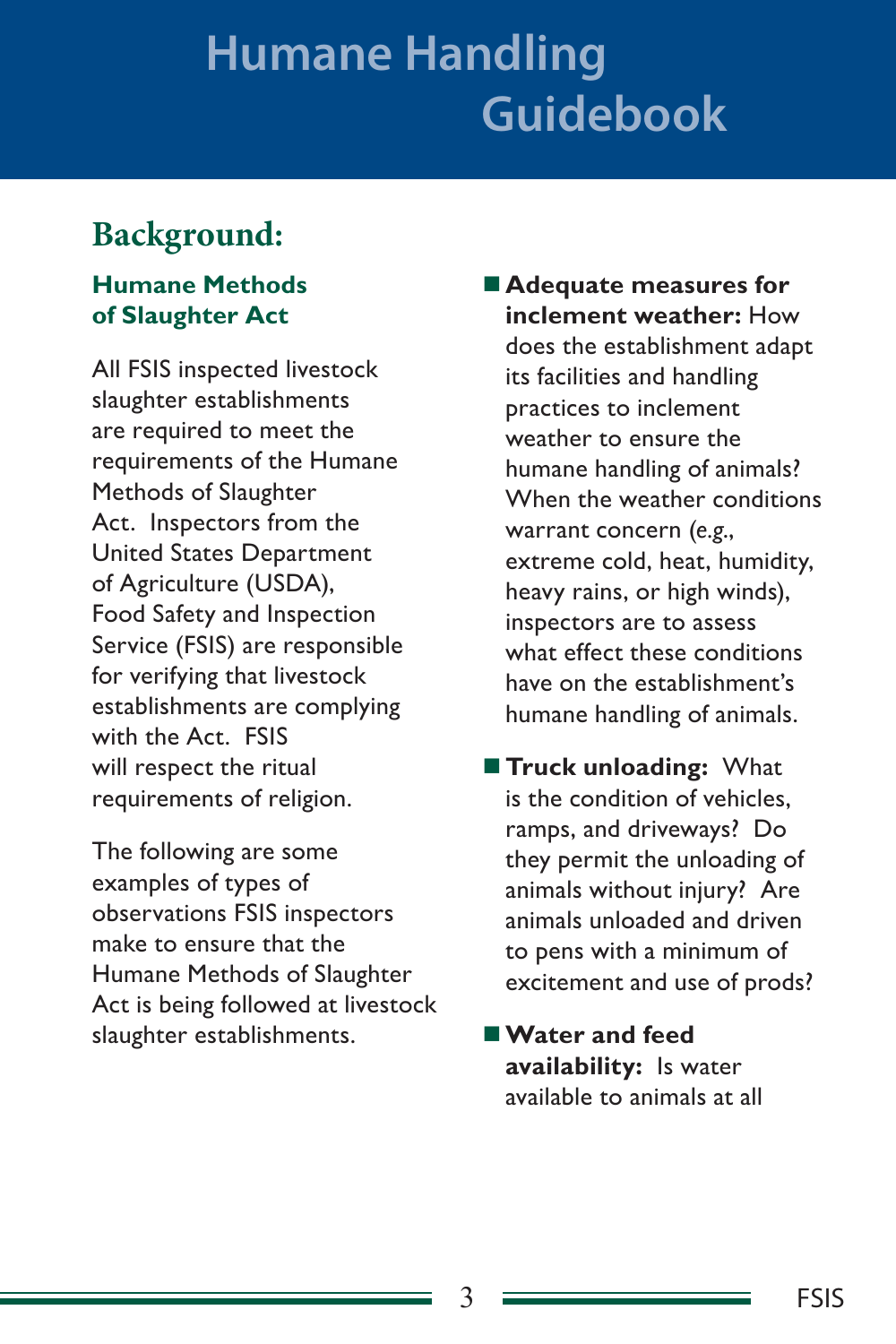times? Do animals held longer than 24 hours have access to feed?

 **mortem inspection: Handling during ante** 

Are livestock pens, floors, driveways, etc., maintained in good condition? Are animals being moved with a minimum of excitement? How often and in what manner are prods being used by the establishment to move animals?

 **Handling of suspect animals:** Are establishments taking steps to ensure that livestock designated "U.S. Suspect" are handled humanely? Are they held in covered pens during inclement weather?

 **Electric prod/alternative object use:** Are establishments humanely and effectively moving livestock without excessive prodding or use of sharp objects after

ante mortem inspection has been completed? This includes observation involving animal movement between pens, in alleyways, and in areas up to the knock box or stunning area. The reasons for excessive implement use may include poorly trained employees, animals balking because of distractions, or some other issue. It is expected that establishments train their employees adequately in the proper use of these implements, ensure that only objects designed for the intended purpose are being used, and maintain facilities in a manner that prevents excessive prodding.

 **Slips and falls:** Are animals slipping and falling? Does the establishment have flooring that provides adequate footing for animals? Are animals being driven with a minimum of excitement and discomfort? Are livestock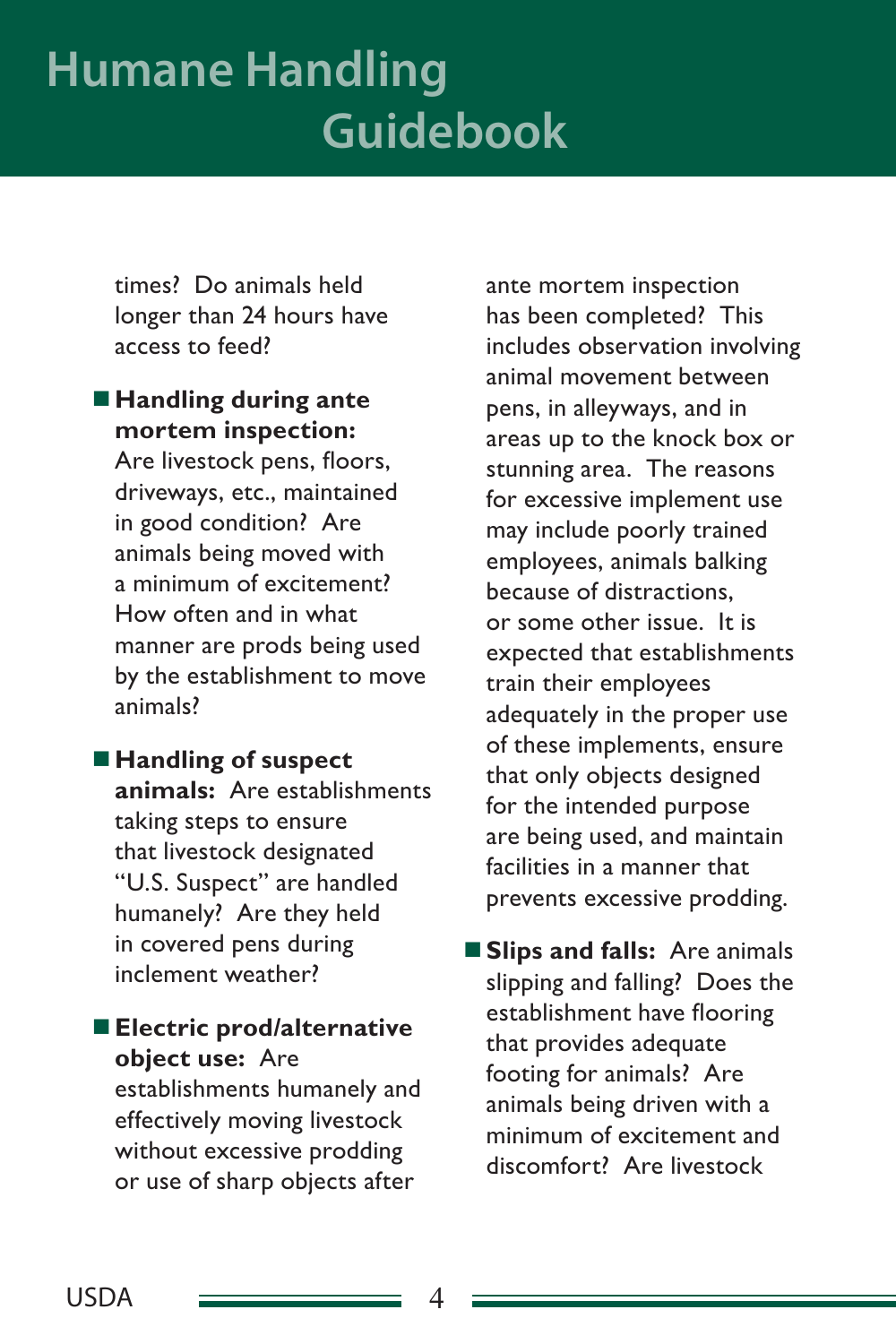

being forced to move faster than a normal walking speed?

 **Stunning effectiveness:** Does the establishment appropriately and effectively administer stunning methods that produce unconsciousness in the animal before the animal is shackled, hoisted, thrown, cast, or cut? Are animals rendered insensible by a single blow or gun shot, or an appropriate electrical, chemical or other means that is rapid and effective? Is the stunning area designed and constructed to limit the free movement of animals to allow the stunning blow to have a high degree of accuracy?

Failure to properly stun animals is a serious violation of the Humane Methods of Slaughter Act, and represents a deficiency in training, equipment design, maintenance, or application. Is the stunning equipment in good repair? If carbon

dioxide is used, do records show that the gas is used in the correct concentration? Are animals properly restrained so that stunning is accurate?

**Animals on the rail:** Are animals regaining consciousness during the shackling, sticking, and bleeding process? If so, they have not been rendered insensible as required.

If inspectors observe animals being injured or treated inhumanely, they must take immediate enforcement action.

### **Establishment Responsibilities:**

#### **A Systematic Approach to Humane Handling**

 humane handling and slaughter. FSIS recommends that you use a systematic approach to With a systematic approach, establishments focus on treating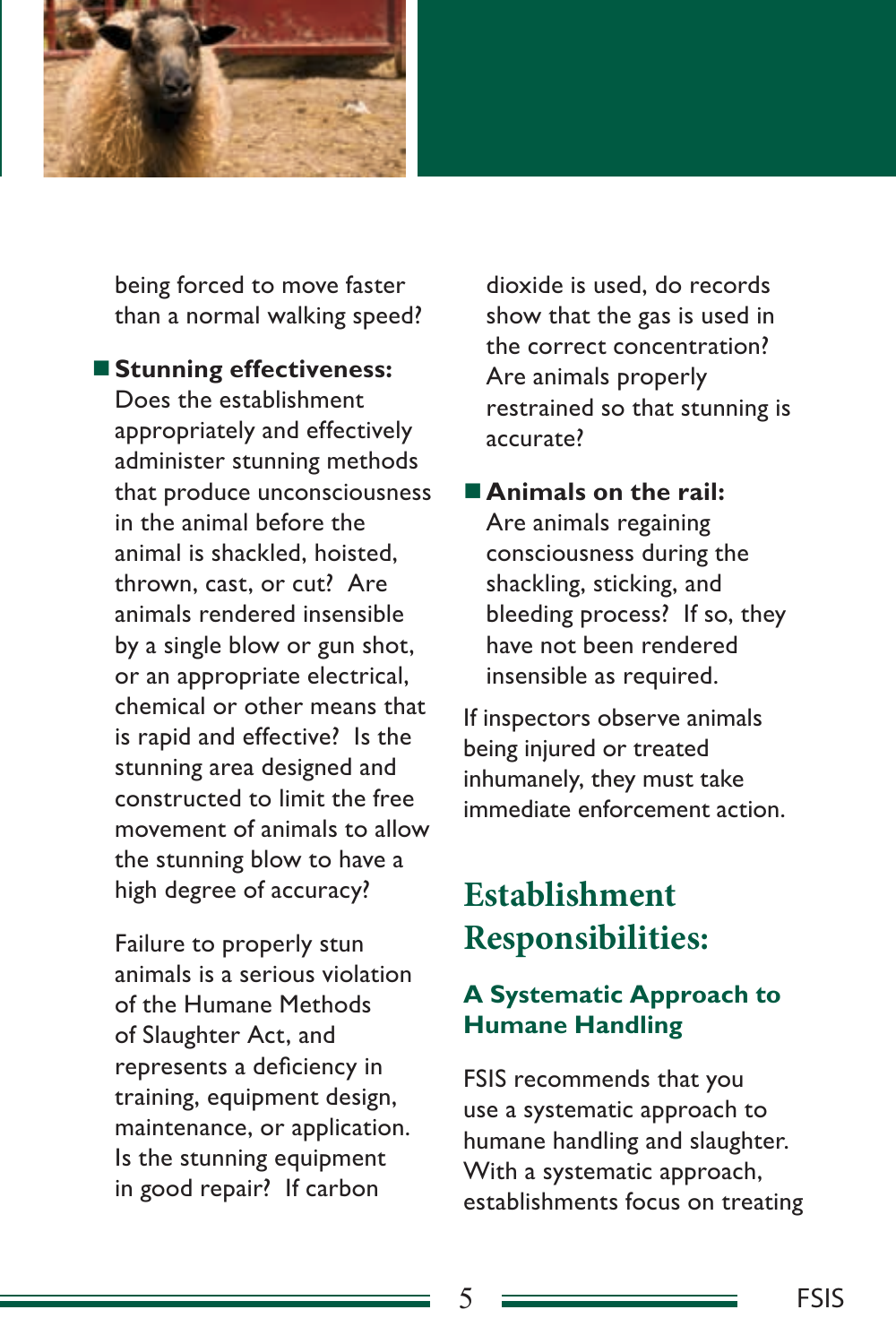

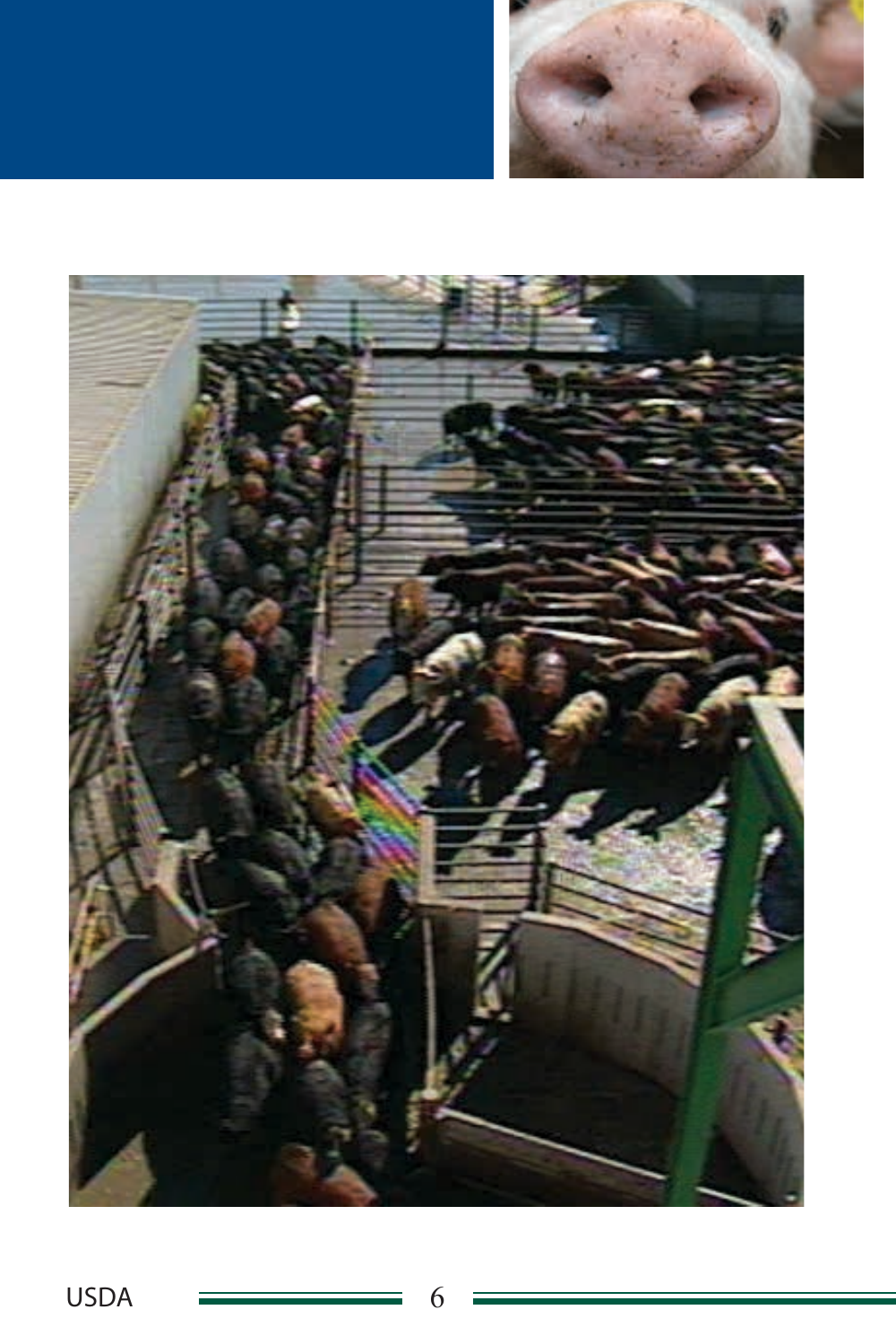livestock in a way that minimizes excitement, discomfort, and accidental injury the entire time livestock is held in connection with slaughter.

To develop and maintain a systematic approach to meet the humane handling requirements, FSIS has stated that establishments should follow four steps:

- 1. Conduct an initial assessment of where and under what circumstances livestock may experience excitement, discomfort, or accidental injury while being handled in connection with slaughter, and, except for establishments conducting ritual slaughter, where and under what circumstances stunning problems may occur.
- 2. Design facilities and implement practices that will minimize excitement, discomfort, and accidental injury to livestock.
- 3. Evaluate handling methods periodically to ensure they minimize excitement, discomfort, and accidental injury, and, except for establishments conducting ritual slaughter, evaluate stunning methods periodically to ensure that all livestock is rendered insensible to pain by a single blow.
- 4. Improve handling practices and modify facilities when necessary to minimize excitement, discomfort, and accidental injury to livestock.

### **Identify where problems occur**

In the first step of a systematic approach, establishments should conduct an assessment of where handling and stunning problems occur. Establishments should consider such factors as whether (1) the movement of livestock is done with a minimum of excitement and discomfort to the animal and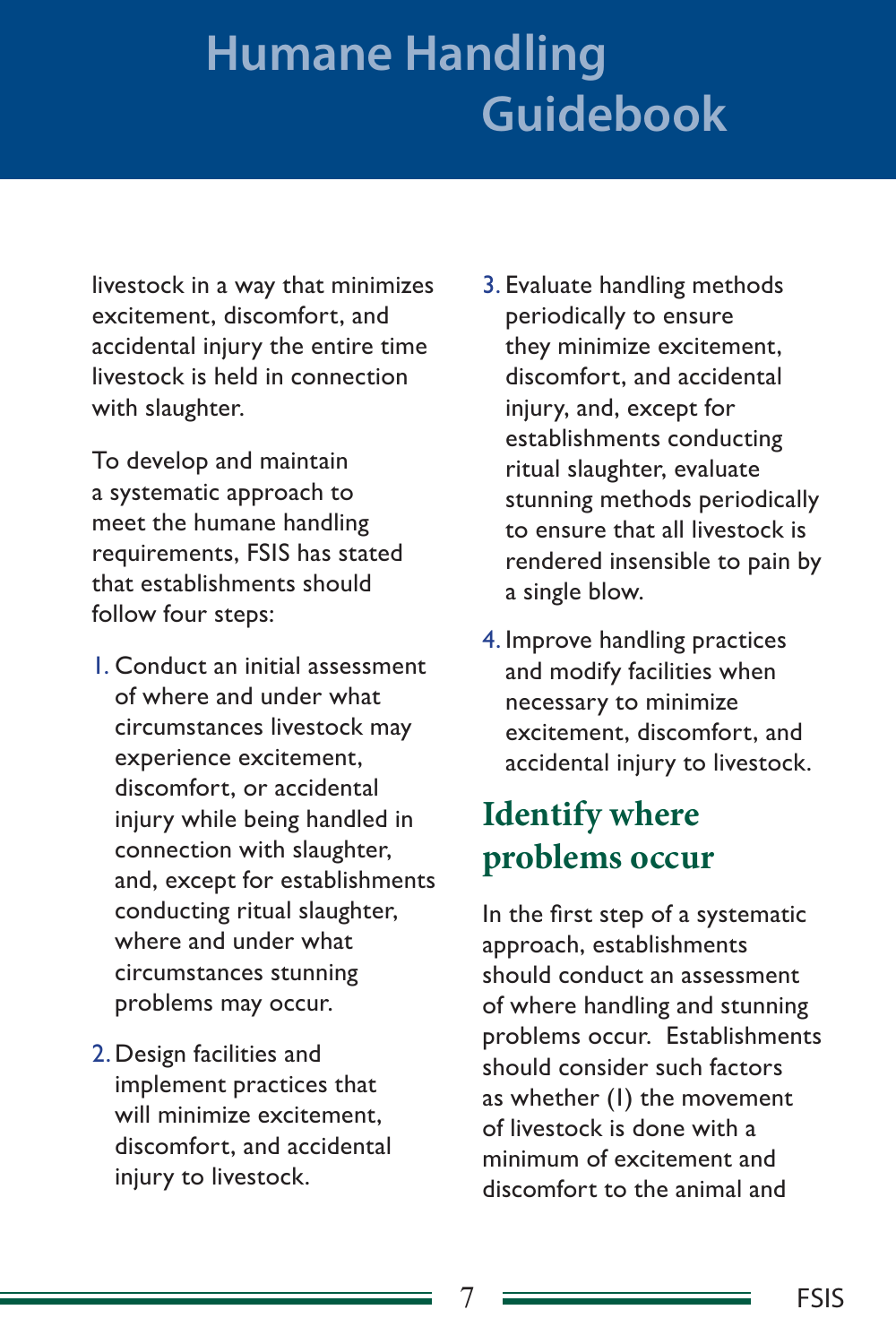at a suitable pace; (2) the particular livestock's genetics, instincts, and behavior are taken into account in the handling of livestock in the establishment; (3) electric prods and other implements are used as little as possible to move animals; (4) animals have access to water; (5) there is sufficient room in the holding pens for animals that are held overnight; (6) training is provided for establishment personnel in the appropriate and proper use of restraints and prods; and (7) potential weather and climatic conditions of the locale, especially for nonambulatory(not for slaughter) livestock in the establishment, will lead to the inhumane treatment.

 animals immediately unconscious In addition, establishments should also assess the stunning method used for its effectiveness in rendering and to ensure that animals are being properly stunned before being slaughtered.

Establishments should also assess the training for establishment personnel in the appropriate use of stunning and slaughtering equipment.

### **Adequate footing**

In the second step of a systematic approach, establishments should determine whether the plant is in compliance with regulatory requirements by analyzing whether (1) the pens, driveways, and ramps are designed and maintained to prevent injury or pain to the animals; (2) the pens are free of loose boards or openings, so that the head, feet, or legs of an animal will not be injured; (3) the floors of pens, ramps, and driveways are constructed so that an animal is not likely to fall (e.g., using cleated or waffled floors or sand on the floors); and (4) driveways are designed so that sharp turns or sudden reversals of direction are minimized, so that they are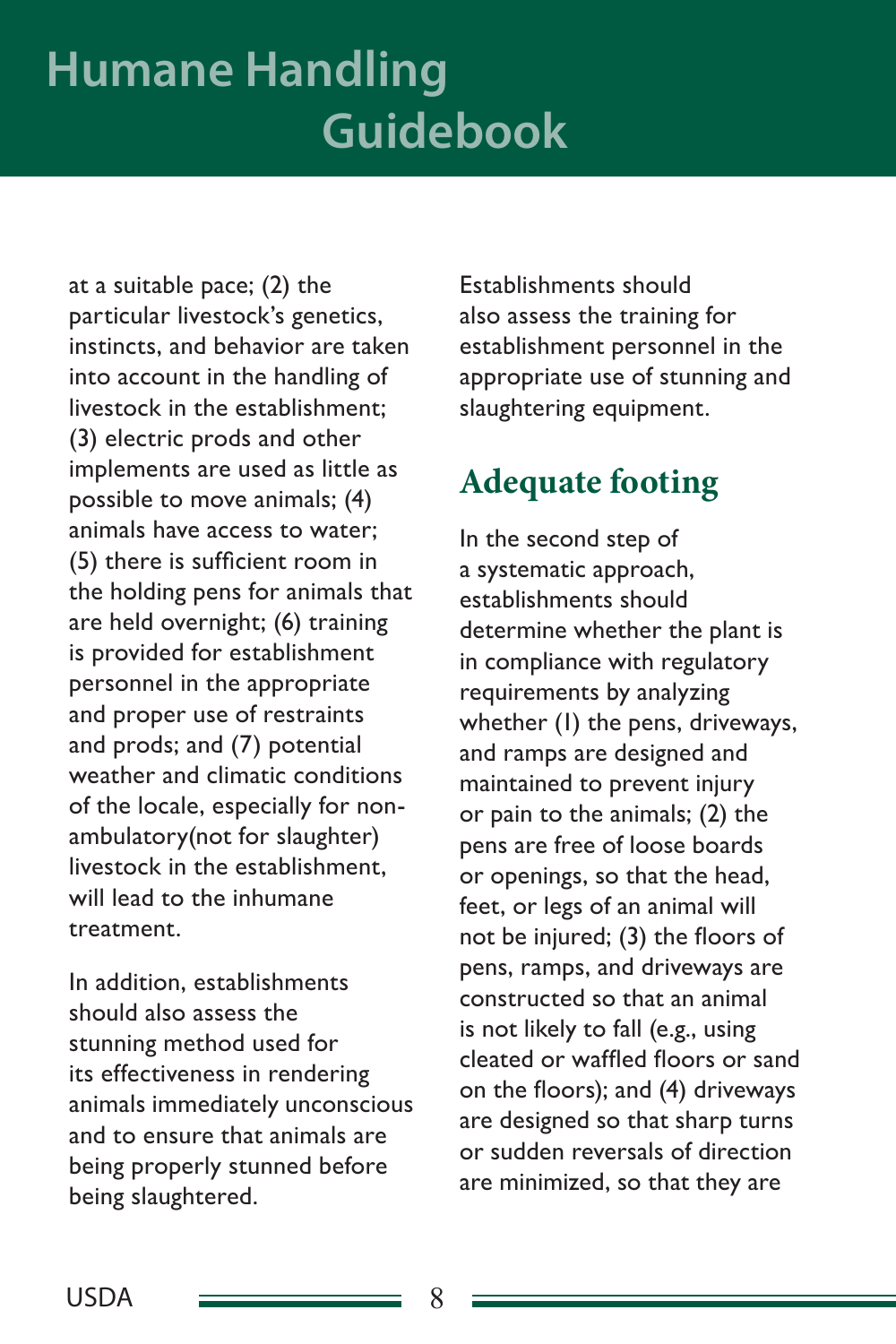

not likely to cause injury to animals.

It is essential to have non-slip flooring. There are many easyto-implement and low-cost methods of ensuring that floors provide adequate traction for moving animals. An animal must have adequate traction with the floor for proper movement, particularly in the stunning box. If an animal is slipping or falling, it will be difficult to properly stun and ensure a humane process.

### **Minimize excitement**

to livestock. In the third step of a systematic approach, establishments should evaluate periodically their handling methods to ensure that their employees are, in fact, minimizing excitement, discomfort, or accidental injury

Electric prods should be used rarely, if ever. If an animal balks,

the animal to move try using a stick with a piece of plastic on the end, a plastic paddle stick, a plastic bag, or something similar to encourage

Why do animals balk? Usually, they balk because they are distracted. If you find your animals balking, take a look up the chute to see if there is a reflection, water dripping, a shadow, air blowing, or some other distraction causing animals to balk.

To minimize animal discomfort, do not overload or overcrowd animals in pens. The pen that leads up to the chute should only be filled about half or three quarters full.

Establishments should also periodically evaluate their stunning methods to ensure that they are working effectively to render all animals insensible to pain by a single blow.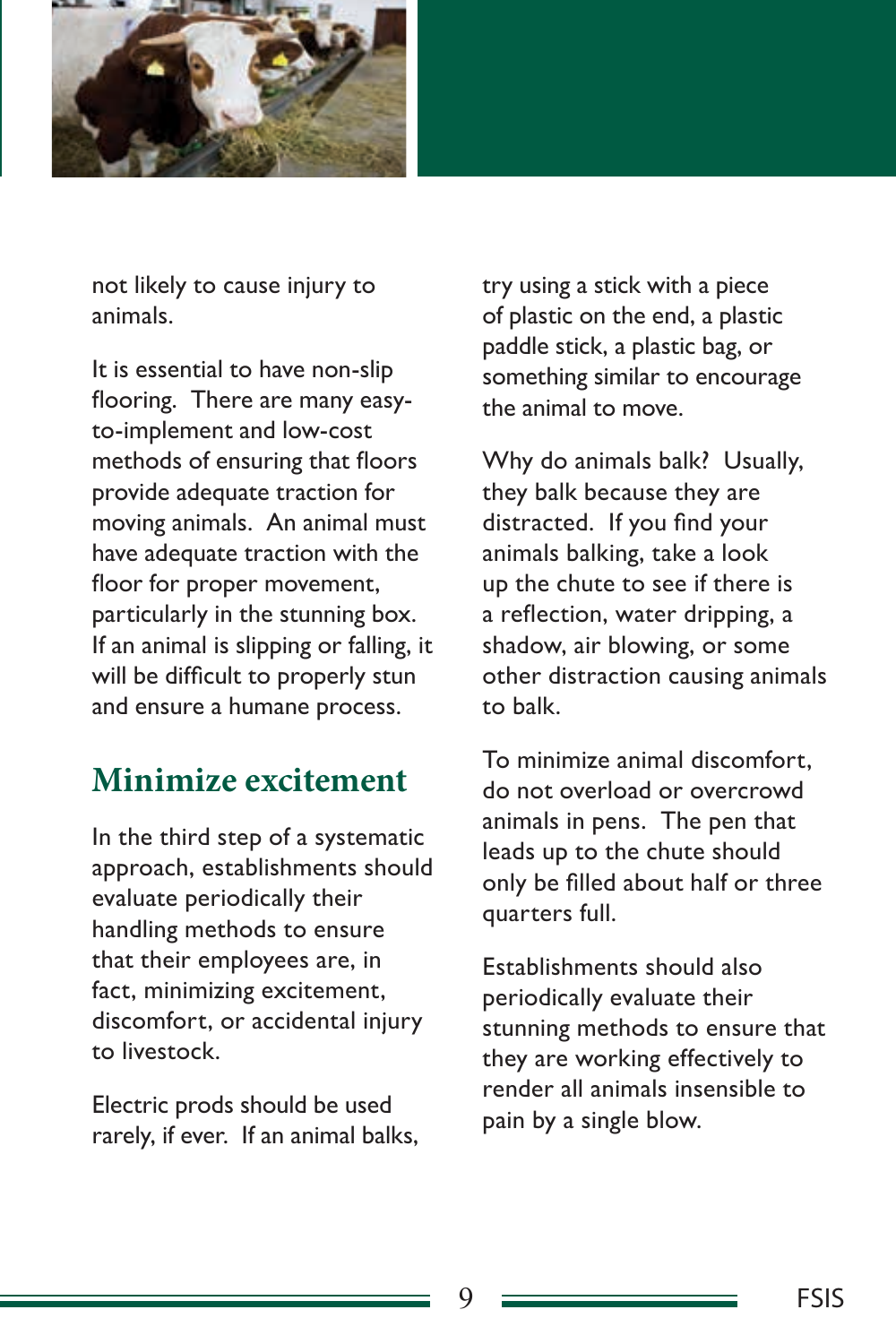

# **Indications that an animal is** Indications that an animal is properly stunned: NOT properly stunned:

- Animal has a straight back and Vocalization. floppy head.  $\blacksquare$  Eye blinks.
- Absence of righting reflex,<br>including an arched back.<br> $\overline{t}$  rouch.
- Tongue is hanging Rhythmic breathing. out—NOT curled.
- Curled tongue. Absolutely no vocalization of any kind.

# **properly stunned: NOT properly stunned:**

- 
- 
- 
- 
- 



 **Use plastic bag instead of cattle prod.**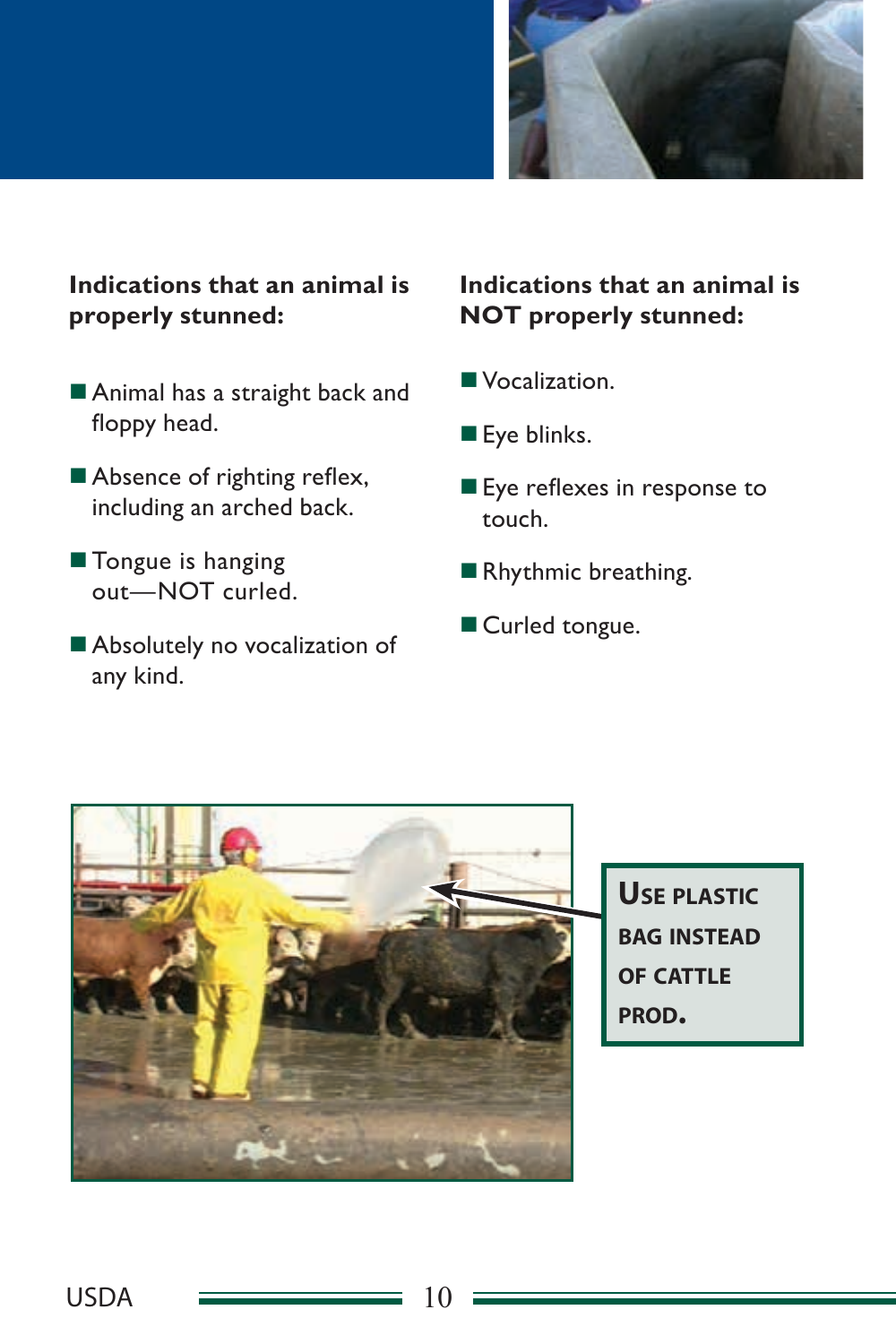Make sure employees who operate stunning equipment are properly trained. Also, make sure stunning equipment is maintained in good repair. If firearms are used, be sure the correct caliber is used for the animal.

If an establishment finds evidence of a problem during the first three steps of the evaluation process, it should follow step 4 of the systematic approach and improve its

handling practices or modify its facilities to minimize the excitement, discomfort, or accidental injury to livestock.

When conducting the four recommended steps outlined previously, establishments should consider all factors relevant to the humane handling and slaughter requirements for the entire time that livestock is held in connection with slaughter.

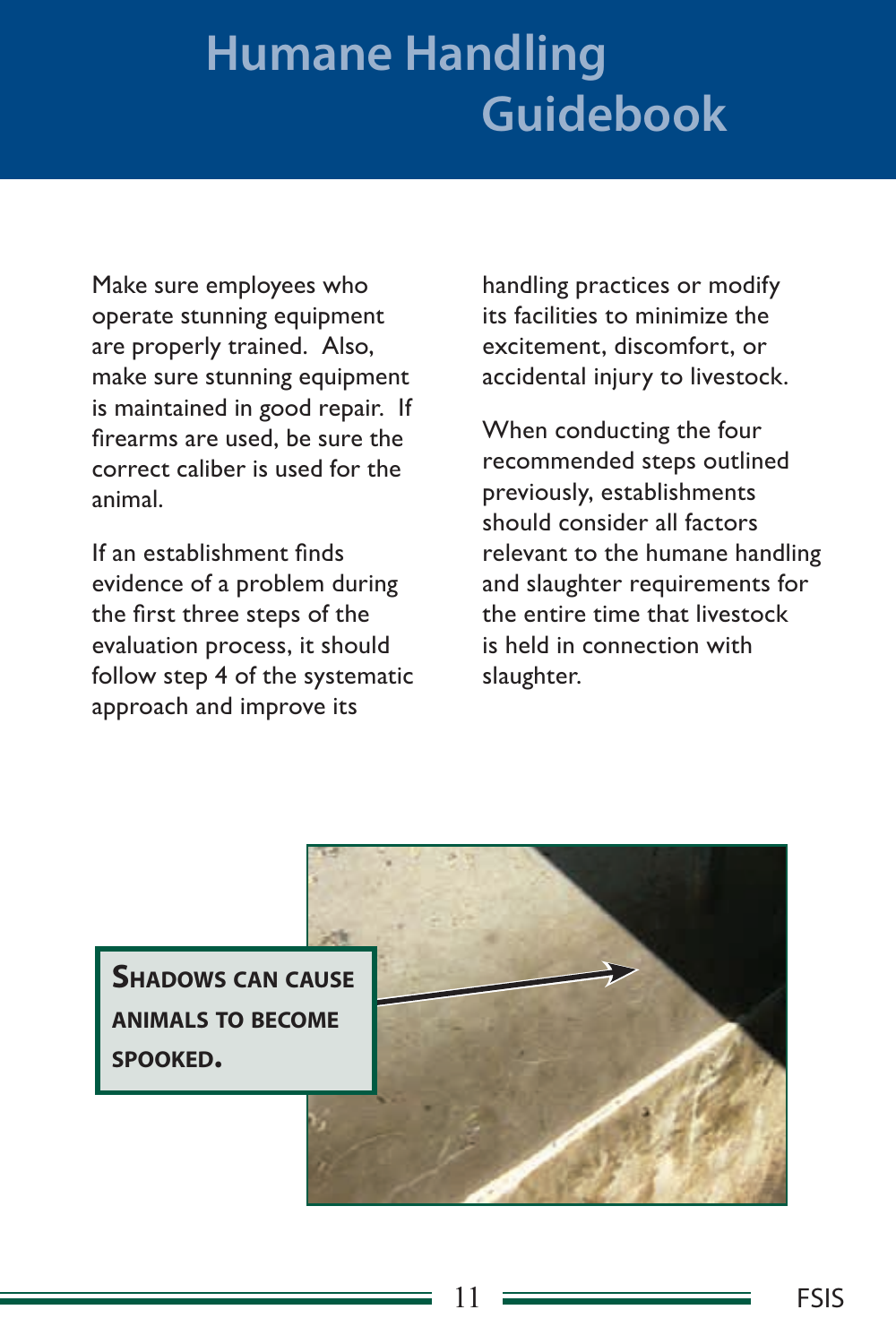### **Benefits of humane handling**

Following the principles in this guidebook will not only help you make sure that the establishment complies with Federal regulations, but also will improve animal welfare, make handling of animals easier and more efficient, and improve the quality of your product.

### **Good Commercial Practices for Poultry**

Poultry slaughter establishments are responsible for ensuring that good commercial practices are followed. In poultry operations, following humane methods of handling and slaughter that are consistent with good commercial practices increases the likelihood of

producing unadulterated product. FSIS regulations provide that poultry carcasses that show evidence of having died from causes other than slaughter are considered to be adulterated, and must therefore be condemned. The regulations also require that poultry be slaughtered in accordance with good commercial practices in a manner that results in thorough bleeding of the poultry carcass and ensures that breathing has stopped before scalding, so that birds do not drown. Compliance with these requirements ensures that poultry are treated humanely.

FSIS inspectors will verify that poultry slaughter operations are following good commercial practices. They will do this by observing conditions in the receiving to prescald areas in the plant.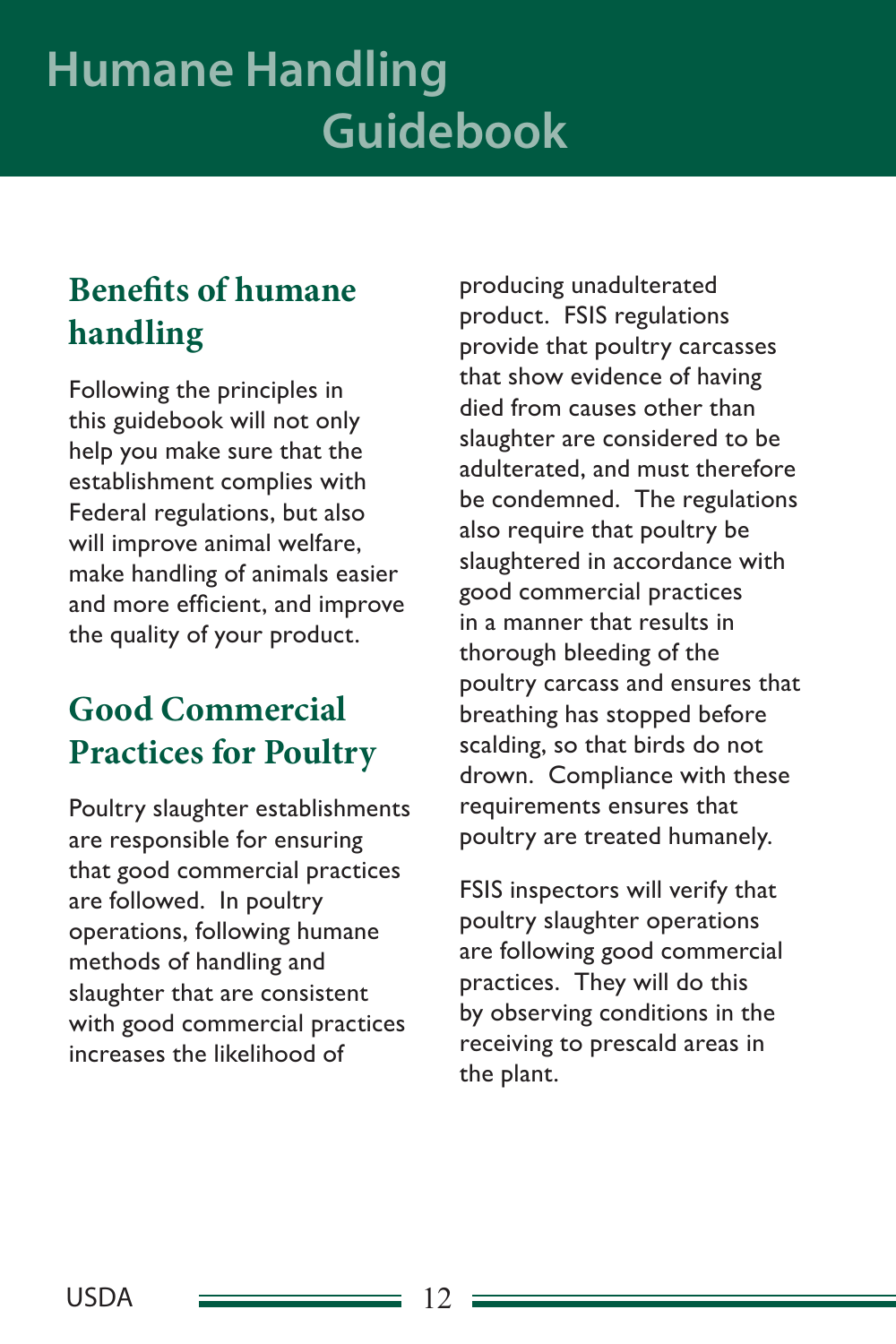

**Following are steps to take to ensure that good commercial practices are followed:** 

- **Ensure that employees are** trained in handling birds, and that they are aware that mistreating birds, or handling birds in a way that causes injury or death, prevents thorough bleeding and is not permitted. Examples of inhumane treatment include employees breaking the legs of birds to hold them in shackles, or throwing live birds into a discard barrel so that they suffocate, or otherwise mishandling the bird while transferring it from the coop to the shackle.
- Make sure that in cold weather, birds are not allowed to freeze inside cages or become frozen to cages.

Also, make sure that in warm weather, birds are not dying from heat exhaustion. Heavy panting is a symptom of heat stress in birds.

- **Employees should be trained** on the handling and treatment of loose birds in unloading and live hang areas. For example, employees are not to drive over live birds with equipment or trucks.
- **Employees should be trained** in the proper use of stunning equipment. Post-stunned birds with a posture that includes an arched neck and wings tucked is visual evidence of an effective stun. Evidence of improper stunning may include birds entering the scalder that are still breathing, or an increased number of cadavers at the inspection station.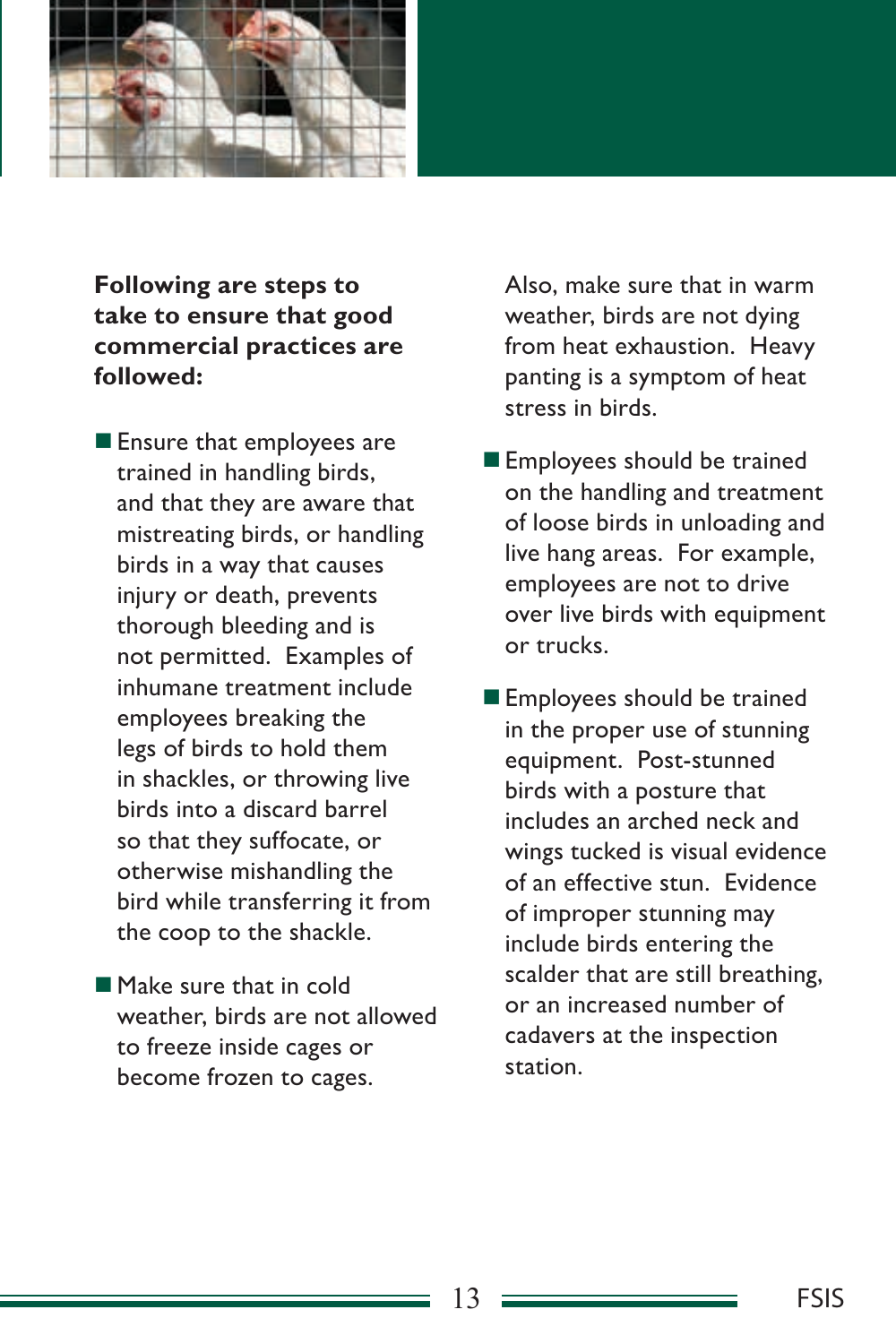

### **Inspection Resources**

Following are the directives that provide instruction to inspectors for verifying that humane handling requirements are being followed by establishments:

- [Directive 6100.3](http://www.fsis.usda.gov/wps/wcm/connect/aa9a2825-5920-4777-8ee9-af963c4c45b9/6100.3Rev1.pdf?MOD=AJPERES), Ante Mortem and Post Mortem Poultry Inspection
- Directive 6900.1, Humane Handling of Disabled Livestock
- [Directive 6900.2,](http://www.fsis.usda.gov/wps/wcm/connect/2375f4d5-0e24-4213-902d-d94ee4ed9394/6900.2.pdf?MOD=AJPERES) Humane Handling of Livestock
- [9 CFR 313:](http://www.gpo.gov/fdsys/pkg/CFR-2015-title9-vol2/xml/CFR-2015-title9-vol2-part313.xml) Humane Slaughter of Livestock
- [Federal Register Notice,](http://www.fsis.usda.gov/wps/wcm/connect/3057b87f-1b34-49ea-8e8d-73414b576e5e/04-013N.pdf?MOD=AJPERES) [Docket No. 04-013N](http://www.fsis.usda.gov/wps/wcm/connect/3057b87f-1b34-49ea-8e8d-73414b576e5e/04-013N.pdf?MOD=AJPERES), Humane Handling and Slaughter Requirements and the Merits of a Systematic Approach to Meet Such Requirements
- [Federal Register Notice](http://www.fsis.usda.gov/wps/wcm/connect/489b58f7-1413-4109-b604-a98b948cd725/04-037N.pdf?MOD=AJPERES), [Docket No. 04-037N,](http://www.fsis.usda.gov/wps/wcm/connect/489b58f7-1413-4109-b604-a98b948cd725/04-037N.pdf?MOD=AJPERES) Treatment of Live Poultry Before Slaughter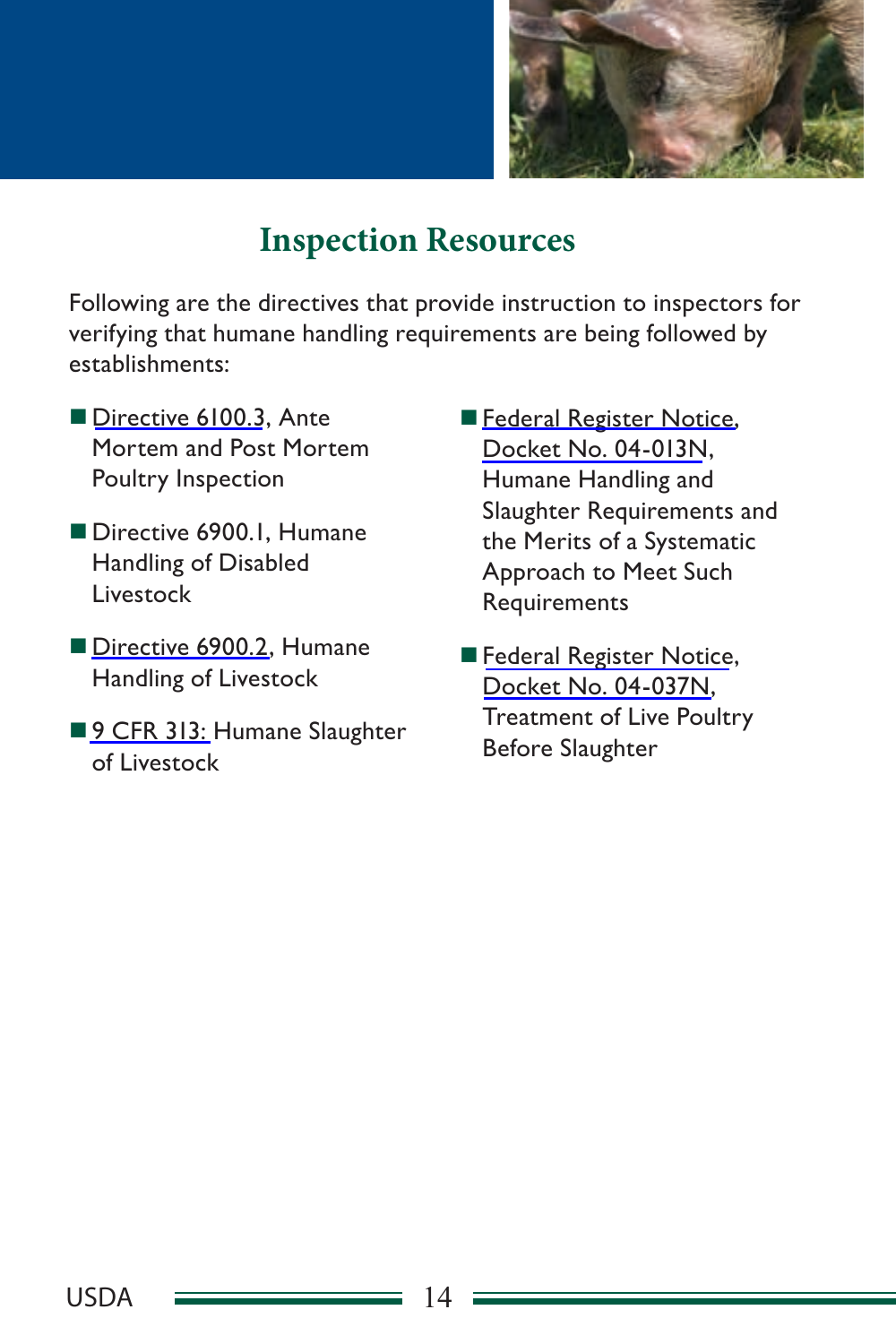### **Sample Self-Evaluation Form for Humane Handling of Livestock**

**Date** *Date Byduator Evaluator* 

### **Stunning**

- $\Box$  Equipment is functioning properly.
- Operators are following proper stunning procedures.
- $\square$  Procedures to maintain stunning equipment are followed.

#### **Insensibility**

- $\Box$  No evidence of righting reflex for animals on the rail.
- $\Box$  No evidence of animal returning to consciousness (e.g., no blinking, rhythmic breathing, vocalization) after stunning.

#### **Animal movement**

- $\Box$  No vocalization from animals as they move to the stunning box.
- $\Box$  Minimal slipping or falling of animals in the pen, chute, or stunning box.
- $\Box$  No abusive methods used to move animals.
- $\Box$  No distractions causing animals to balk.
- $\Box$  No over-crowding of animals in pens.
- Animals moved at a walk or trot to avoid slipping and falling.
- Animals unloaded from trucks without injuries or inhumane treatment.

#### **Food and water**

- $\square$  Animals have access to water.
- Animals held longer than 24 hours have access to feed.

#### **Pens, chutes, and floors**

- $\Box$  Pens and chutes in good repair and free of sharp edges or other conditions that cause injuries to animals.
- Suspect animals receive humane treatment (*e.g.*, in covered area during inclement weather).
- Animals are not slipping or falling or being injured because of floor conditions.

#### **Employee training**

 $\square$  Employees are trained in proper humane handling and stunning methods.

\_\_\_\_\_\_\_\_\_\_\_\_\_\_\_\_\_\_\_\_\_\_\_\_\_\_\_\_\_\_\_\_\_\_\_\_\_\_\_\_\_\_\_\_\_\_\_\_\_\_\_\_ \_\_\_\_\_\_\_\_\_\_\_\_\_\_\_\_\_\_\_\_\_\_\_\_\_\_\_\_\_\_\_\_\_\_\_\_\_\_\_\_\_\_\_\_\_\_\_\_\_\_\_\_ \_\_\_\_\_\_\_\_\_\_\_\_\_\_\_\_\_\_\_\_\_\_\_\_\_\_\_\_\_\_\_\_\_\_\_\_\_\_\_\_\_\_\_\_\_\_\_\_\_\_\_\_ \_\_\_\_\_\_\_\_\_\_\_\_\_\_\_\_\_\_\_\_\_\_\_\_\_\_\_\_\_\_\_\_\_\_\_\_\_\_\_\_\_\_\_\_\_\_\_\_\_\_\_\_

**Corrective Actions:** (*for any box that is not checked*)